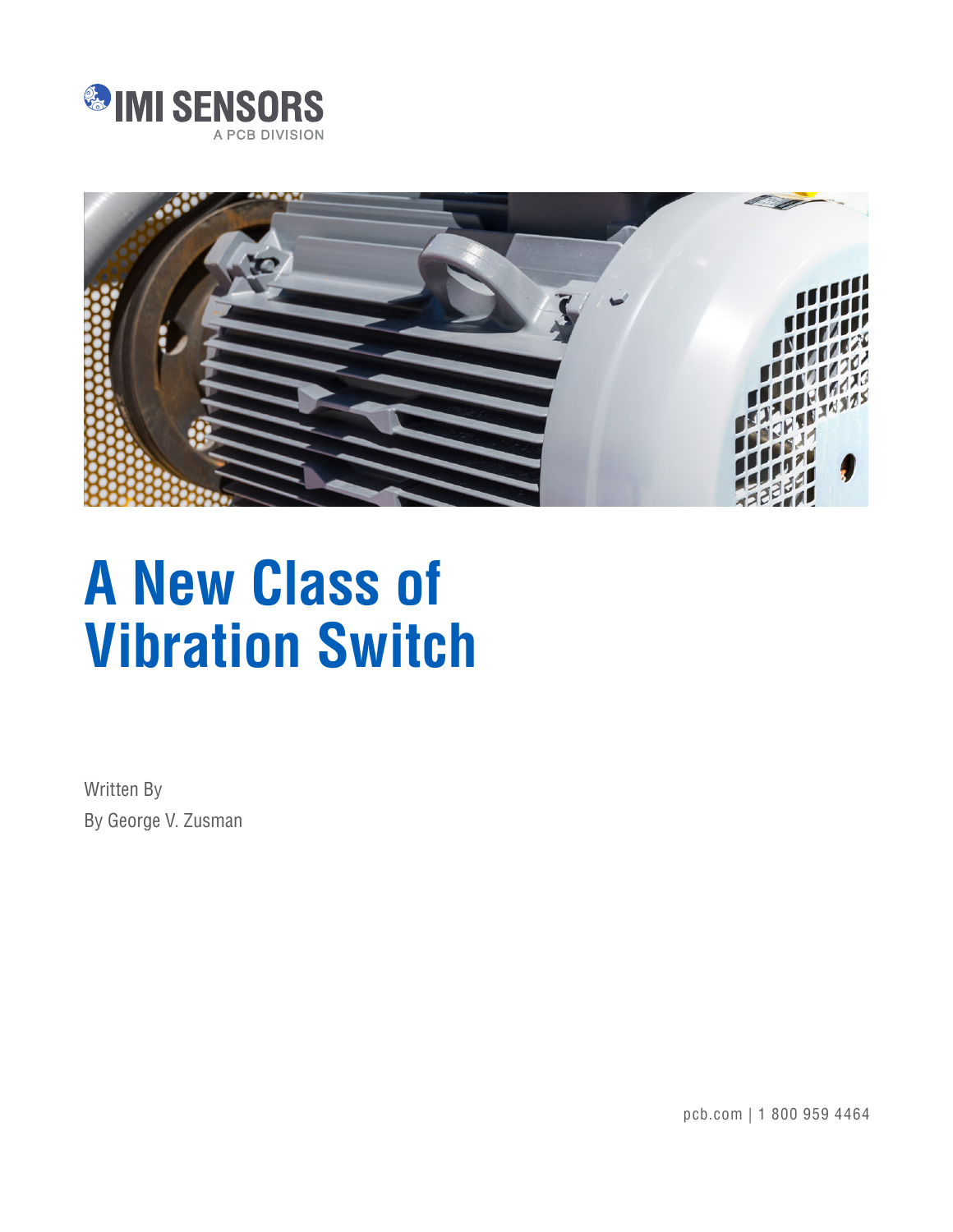# **SMART TWO WIRE VIBRATION SWITCH – NEW CLASS OF MONITORING DEVICE**

#### **Abstract**

This smart, two-wire vibration switch is a [new type of devic](mailto:gzusman@pcb.com)e for machinery condition monitoring and protection. It has been designed to be a cost effective tool for generating an alarm or initiating shutdown of small to medium-size machinery, such as electrical motors, pumps, cooling towers, fans, and compressors. The vibration switch is designed like universal unit, including an acceptability of any supply voltage from 24 till 265 VAC or VDC, and it is field configurable thru the same two operation wires (pins) by using special USB programmer. Additionally to programmability, vibration threshold of the device is adjustable electronically by external magnet sensor activation technology (Patent and Trademark pending). Construction of the devise provides possibility of electrical connection in series or/and in parallel several units for different applications. The device is entirely self-contained within hermetically sealed, stainless steel housing. The unit's appearance is very similar to industrial accelerometer and has the same simplicity of installation. In the same time it is based on true RMS vibration velocity measurements switch providing virtual universal compatibility with any type of load, relay, monitoring system, or control device.

**keywords:** vibration, sensor, switch, machinery protection.

#### **1. Introduction**

Rotating machinery are often subjected to damaging forces that lead to costly failures when abnormal operating conditions or minor faults go unnoticed. A problem as simple as dirt build-up on fan blades can result in huge centrifugal forces that are transmitted to the bearings resulting in inefficient operation and premature failure. These damaging forces, however, generate vibrations on the machinery that if monitored, can provide sufficient warning so that corrective action can be taken before catastrophic failure occurs. Vibration switches are often used to monitor vibrations and shutdown equipment before damage can occur.

#### **2. Vibration Switches**

A vibration switch is a simple protection device that senses vibration and triggers an alarm or shuts down a machine if the vibration exceeds a preset threshold level. The vibration switch can sense vibration due to faults such as unbalance, misalignment, looseness, worn bearings, cracked gears, or lack of lubrication. Vibration switches or vibration switches with built in transmitters (4-20 mA output) are often used for machinery protection.

One of the most popular switches has traditionally been the mechanical vibration switch. Mechanical switches are popular because they are low cost, easy to install (requiring no electrical power) and, if installed properly, provide some basic protection. These switches do,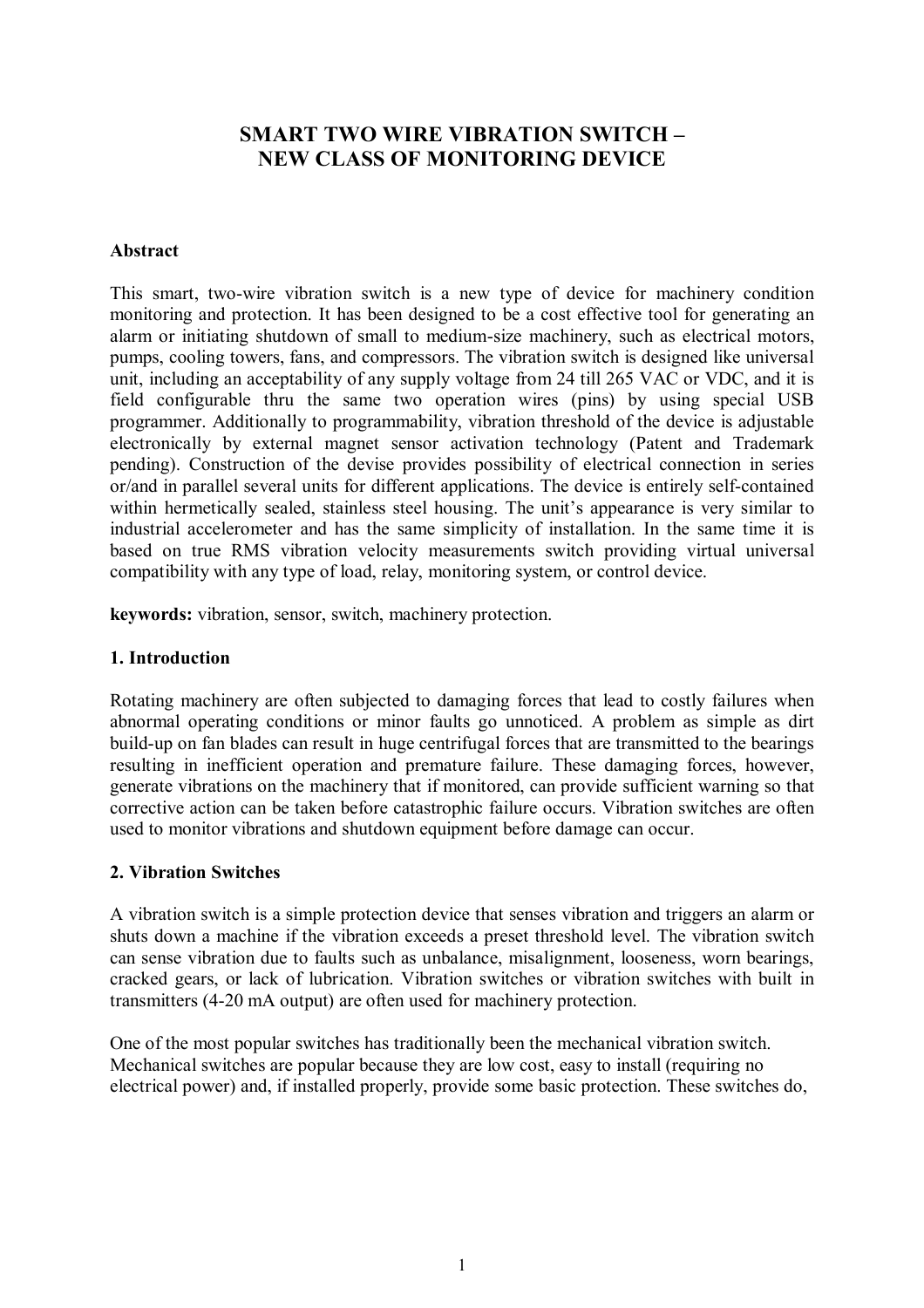however, have the following problems. They can not be calibrated to accurate and repeatable vibration amplitude. In fact, they respond better to shock than vibration, and are often tested in the field by "dropping a sledgehammer". Mechanical switches do not reliably trip even at high vibration levels, require a person to climb the tower to reset the unit or change trip levels, are often set too high to avoid false trips, and have no trip delay capability.

Other category of vibration switches is an electronic vibration switch which typically uses a built-in precision accelerometer to accurately monitor vibration levels, although, units are available that use external sensors. The switch consists of an accelerometer, circuit boards, and one or more mechanical or solid state relays housed normally in a NEMA or other environmental electronics enclosure. The internal circuitry monitors the sensor's vibration level and compares it to a preset threshold or alarm value. When the vibration level exceeds the threshold, the relay is activated.

A typical electronic vibration switch has several advantages over a mechanical unit. It has no moving parts, is more reliable, and has a much higher degree of both accuracy and repeatability. Time delays can be used to avoid false trips during switch power up, equipment start-up, operational changes, and chance occurrences of short term vibration increases. Signal conditioning can be employed to integrate the accelerometer output to a more stable velocity signal and compute a more repeatable RMS signal. The drawbacks of electronic switches are cost (which can run about three or more times the cost of a mechanical unit), they require electrical power, and must be wired to their respective PLC or alarming device. Additionally, while smaller than many mechanical switches, they are still bulky.

# **3. Smart Two Wire Vibration Switch**

A new two-wire, solid-state intelligent vibration switch (which we will call also briefly in this article: Smart Vibration Switch) has been developed that has all of the advantages of the electronic switch, overcomes many of their shortcomings, and includes new features to further enhance its advantages over existing devices. This new switch will be considered on example of cooling tower applications which accumulates issues partly we could see on other applications like fans, motors, compressors etc. It is important to note that the following requirements for cooling tower use, some of which can cause unwanted trips. A Table is included at the end of this paper that compares how the various types of vibration switches and other monitoring configurations address these requirements.

- Structurally, towers are very flexible and subject to short periods of high vibration due to external forces such as wind.
- There are often large distances between the motor, gearbox, and fan making them difficult to monitor with a single switch.
- There are high vibrations during start-up.
- Neighbouring fan start-ups can temporarily increase vibrations on a unit that is running normally.
- Reversing fans in cold climates causes high vibrations for short time periods.
- Corrosion from bad pH can cause early failure of the switch.
- Water build up in blades causes high vibration on start-up.
- Since fan speeds are often relatively slow (generally based on diameter) a low frequency response is required to reliably monitor vibrations.
- Complex gearboxes (1800/120 RPM) require a sensor with a wide frequency range to monitor all of the potential fault frequencies.
- There can be very long distances between the switch and control room.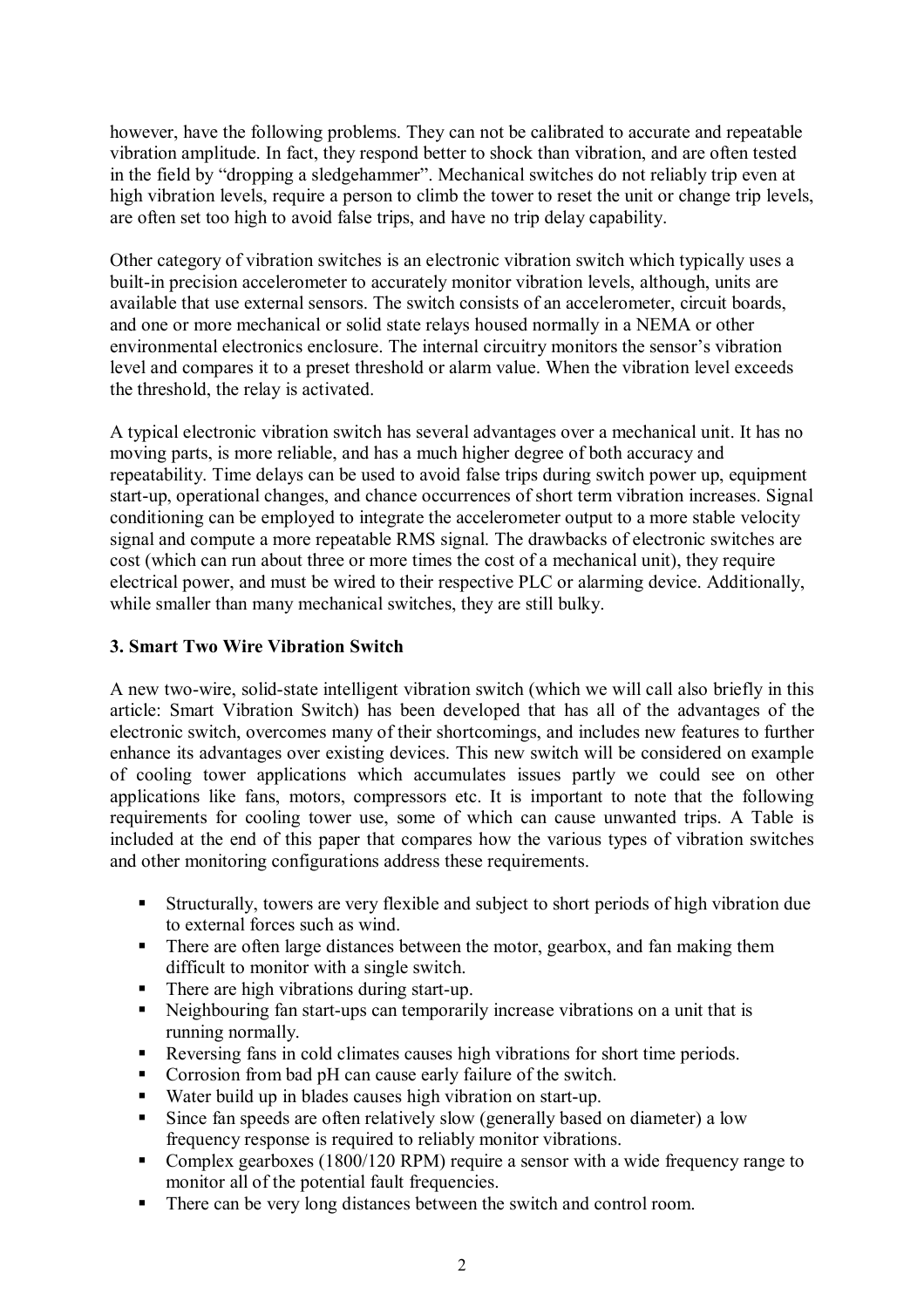The Smart Vibration Switch has the following features to address these requirements. Each of them is described in detail in this paper. The Smart Vibration Switch is housed in a small hermetically sealed stainless steel package with an embedded precision accelerometer. It is durable in harsh environments, accurate, repeatable, and has a wide frequency range. It is easy to install, universally powered (24 to 240 VDC or VAC), and has 2-wire operation that allows parallel operation for cost effective use. It has three user settable delays (switch Power On, equipment Start Up and Operational) to avoid false trips and its cost is lower than typical electronic vibration switches.

The Smart Vibration Switch is completely self-contained (sensor, electronics, and relay) in a robust hermetically sealed, stainless steel housing that is very similar in appearance to an industrial accelerometer, Figures 1. It has a standard 2-pin MIL style electrical connector or 2 wire integrated cable that is used for both normal operation and programming the unit. It is simple to install using a single ¼-28 or M6 stud, and universally compatible with any type of load, relay, monitoring system, or control device. In many cases, the Smart Vibration Switch will be the only device necessary for permanent machinery protection.

# **Figure 1 – Smart Vibration Switch**

The unit incorporates a piezoelectric accelerometer, signal conditioning electronics, a microprocessor, and a solid-state switch with a 500 mA current capacity in a single housing. This unit is quite small compared to traditional electronic vibration switches at only 2.75 inches high ( $\sim$  70 mm), a 1-1/4 inch ( $\sim$  32 mm) hex diameter, and weighing only 7 ounces ( $\sim$ 200 g). It has wide frequency response 180 to 60k CPM (3 to 1000 Hz) and low cross axis sensitivity, unlike traditional units. Detailed specifications and drawings for the 686C series of Smart Vibration Switches are available at www.pcb.com/Vibration Switches/ [USB\\_Smart\\_Switches](http://www.pcb.com/Vibration_Switches/USB_Smart_Switches). The Smart Vibration Switch should be mounted like an industrial accelerometer in the horizontal direction on the motor and fan bearings at the location of highest load for the best performance.

#### **4. Operating Principal and Application**

The Smart Vibration Switch operates over two wires and installs in series with a load and its power source to form a loop. The load is typically the alarm or shutdown device, such as a PLC, annunciator, or relay coil. Since the switch is mounted in series, its power is scavenged from the load's power source. When the vibration exceedance criteria are met, the microprocessor changes the state of the internal relay contacts from their normal position (normally open or normally closed). This triggers the desired alarm or shutdown action.

#### **4.1 MAVT™**

The programmed threshold value is the upper limit of acceptable vibration for a specific machine operating at a particular condition. This value may be different for dissimilar machines, or identical machines operating under different conditions. If an acceptable vibration limit can be determined, then a vibration switch with a fixed threshold value can be deployed. Often, however, this limit is not exactly known, making field adjustment of the threshold a requirement. The Smart Vibration Switch can be provided with a smart field adjustment option called Magnetically Adjustable Vibration Threshold (MAVT™).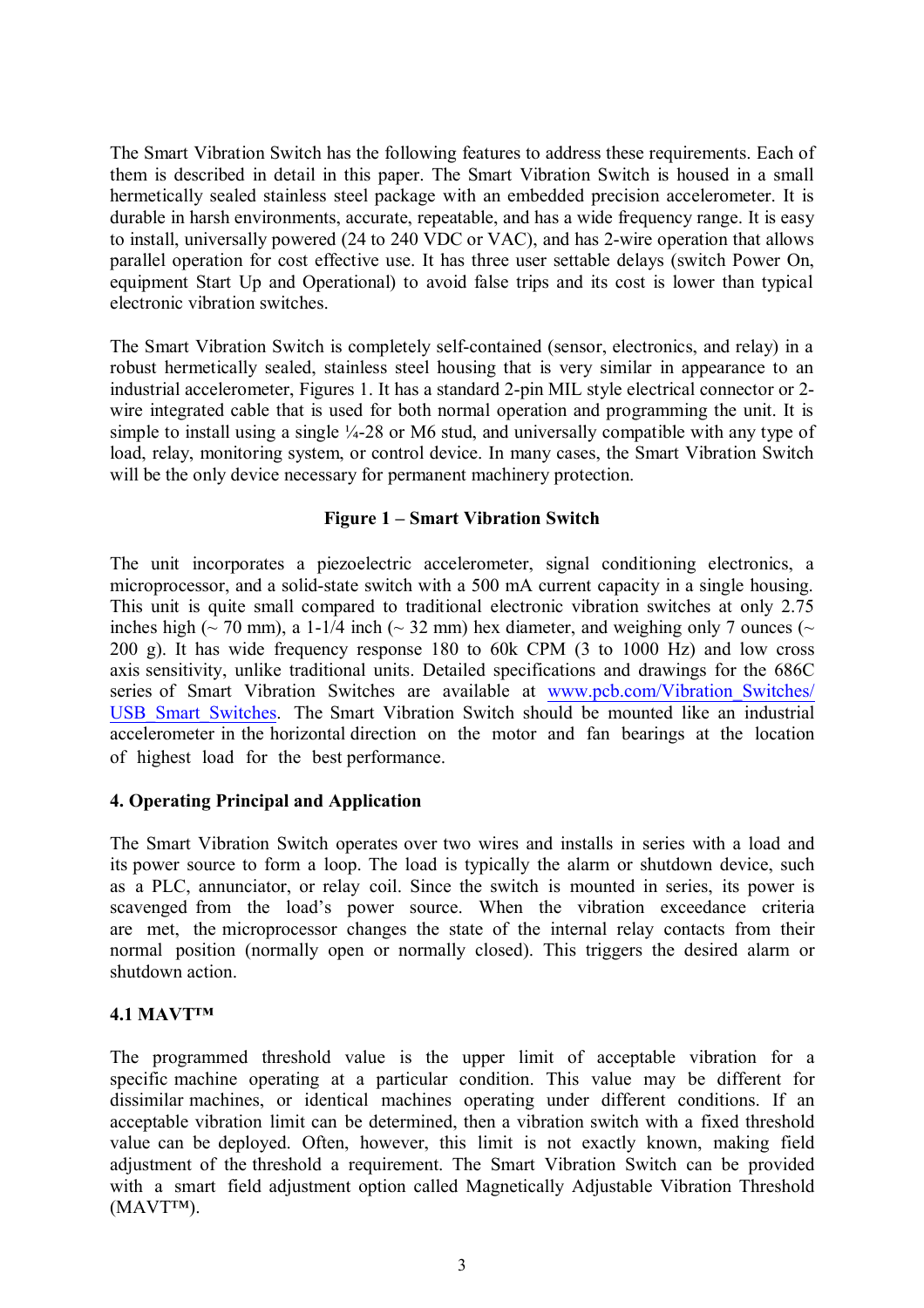The MAVT™ option adds a magnetically actuated sensor within the housing of the Smart Vibration Switch. The sensor is activated by touching the housing of the switch, at the proper location, with a strong permanent magnet. This action initiates a process within the microprocessor to change the threshold value. During this process, the vibration measured by the Smart Vibration Switch is averaged over a fixed sample period of approximately 30 seconds. The microprocessor then sets the new threshold value to twice the measured value.

This process is entirely automatic and requires no additional calibration instrumentation or knowledge of vibration analysis. With MAVT™ capability, the Smart Vibration Switch can simply be installed onto a machine that is operating normally and activated with a strong permanent magnet. About 30 seconds later, it is accurately set to protect the machine.

If a more precise set-up of the threshold value is required (e.g., per a standard), the Smart Vibration Switch can be mounted to a controlled vibration shaker. Simply shake the switch at  $\frac{1}{2}$  the required vibration threshold level and use MAVT<sup>™</sup> to reset the level. Since it sets it to exactly two times the measured vibration level, the switch will be set to the proper threshold level.

# **4.2 Installation**

As previously mentioned, the Smart Vibration Switch derives its excitation power from the power source used to energize the load that the switch it is connected in series with and serves to restrict the amount of current passing through the switch, which is limited to 500 mA.

The Smart Vibration Switch can be powered by any source that outputs 24 to 240 volts, either DC (positive or negative polarity) or AC (50 or 60 Hz). This permits use with most types of loads, such as a PLC, annunciator lamp, alarm device, electromechanical relay, or solid-state relay. With the switch in an open condition, there is a leak current of approximately 1 mA to operate the electronics. In a closed condition, the switch can pass a current of up to 500 mA with a voltage drop of approximately 8 volts. In circumstances where a lower voltage drop is required, a version of the Smart Vibration Switch can be supplied that operates from 10 to 30 VDC and has a voltage drop in the closed condition of 1.5 VDC (pending).

#### **4.3 Electromechanical Relay Considerations**

Vibration switches are often used in conjunction with electromechanical relays for machinery shutdown. These relays operate with a drop-out current that is less than their pull-in current. For some relays, the drop-out current can be close to or even less than the 1 mA leak current required by the Smart Vibration Switch for operation. In this case, even though the Smart Vibration Switch is open (off) the 1 mA leak current prohibits the electromechanical relay from resetting. The special 100 ms current cut used to reliable operating in such condition.

#### **4.4 Large Distances between Components**

Some machinery, in particular cooling towers, often have large distances between the motor, gearbox, and fan making them difficult to monitor effectively using a single vibration switch. Vibrations due to a fault condition on one component may not be seen on another because of this physical separation. Ideally, it would be better to have vibration switches on each of the critical machinery components to better monitor them. For example, in order to monitor all of the bearings in the system, gears problems, and fan unbalance in a typical cooling tower with a long motor to gearbox shaft, a minimum of two switches would be recommended. Due to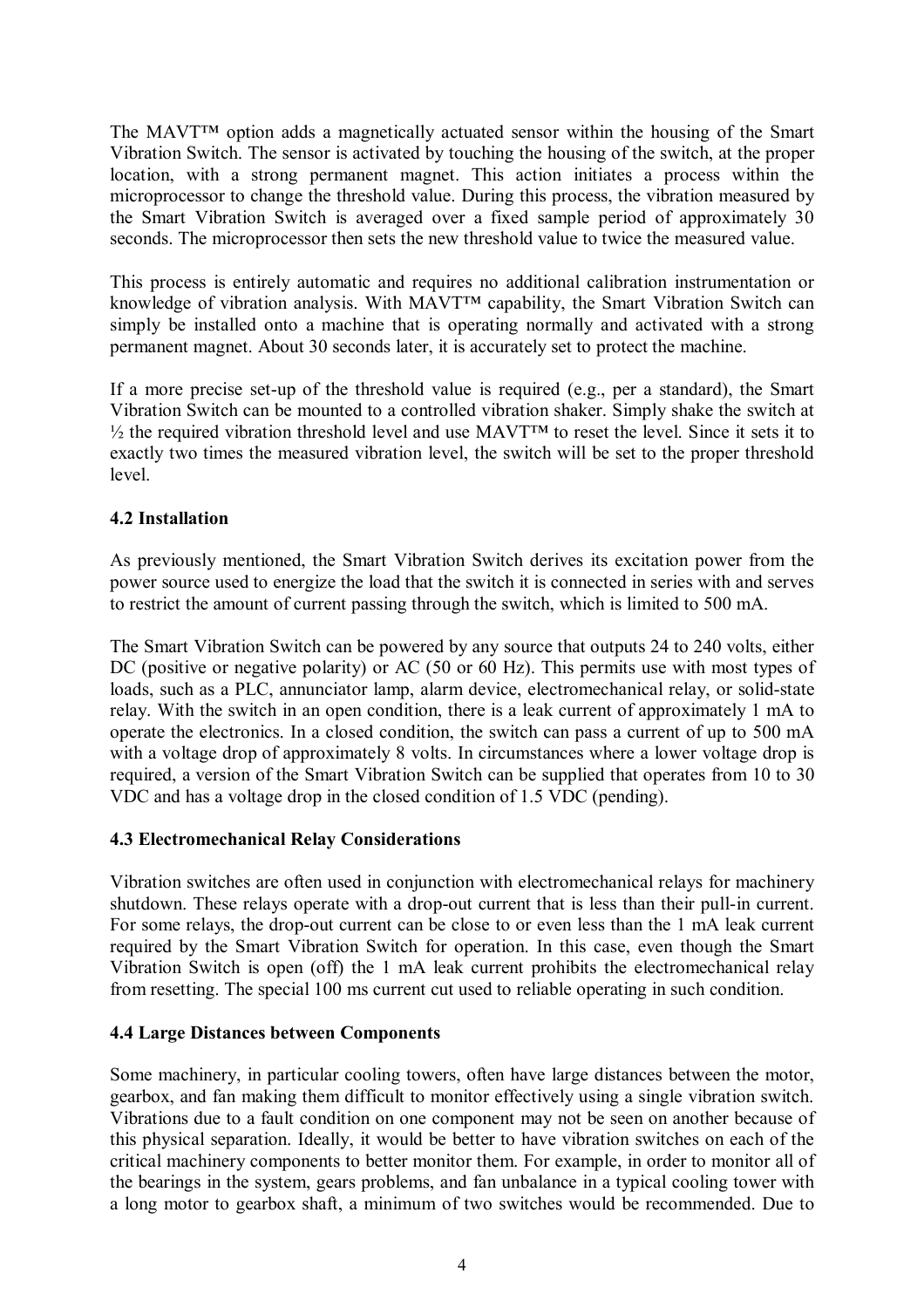the small size, easy mounting, and wide frequency response of the Smart Vibration Switch, it will do an excellent job of monitoring all of the normal faults encountered in cooling towers.

This scenario is handled easily and economically with the Smart Vibration Switch since multiple switches can be installed in a parallel circuit arrangement as shown in Figure 8. Since multiple switches can be connected to a single, two-wire cable, the installation is relatively easy and very cost effective. This single cable can be routed to a control area, and for hazardous areas, only one protection barrier is required. Using this arrangement, an alarm from any switch will cause a common alarm, annunciator, or shutdown of all the machinery in the loop simultaneously.

#### **4.5 Delays**

Transient vibrations or electrical signals can cause unwanted trips of normally operating equipment. To guard against this, the Smart Vibration Switch incorporates three delays: Start Up, Operational, and Power On.

After the Start Up Delay period, the Smart Vibration Switch begins normal vibration monitoring of the machine. The switch can be set to trip immediately after the vibration exceeds the threshold level or can be programmed with an Operational Delay. The Operational Delay can be factory preset or programmed by the user to 3, 6, 9, 12 or other number of seconds. If it has an Operational Delay, the vibration level must remain above the threshold level for the entire delay period before a trip occurs. If the vibration drops below the threshold level before the Operation Delay period is up the switch will not trip. Further, once it exceeds it again, it must remain above for the entire period before a trip occurs.

When the vibration exceeds the threshold level for the required period of time, the switch closes which in turn energizes the load (for example, electromechanical relay coil). This action causes the normally closed relay contacts to open and shut down load, for example magnetic starter along with the corresponding motor. Since the Smart Vibration Switches in this example are latching, the coil will remain energized even when the vibration amplitude drops below the threshold level after shutdown. When the RESET button connected in series to vibration switch is pushed, power is removed from both the switches and relay coil. This causes both the switches and relay to reset to their normal conditions. When the RESET button is released, power is returned to the switches; however, they will not be sensitive to vibrations until after the Power On Delay period.

#### **4.6 Vibration Coupled Machine**

Machinery often operates in very close proximity to each other resulting in vibration cross effects between them. In cooling towers, this condition is exacerbated since there is often more than one fan in a single cooling tower. Thus, starting a fan can cause vibrations in nearby units that are high enough to shut them down even though they are operating properly. Smart Vibration Switches could be operated in a parallel circuit arrangement that eliminates this problem.

#### **5. Features and Specification**

The following are key performance features of the Smart Vibration Switch. Some are user selectable and some are factory set based on application requirements.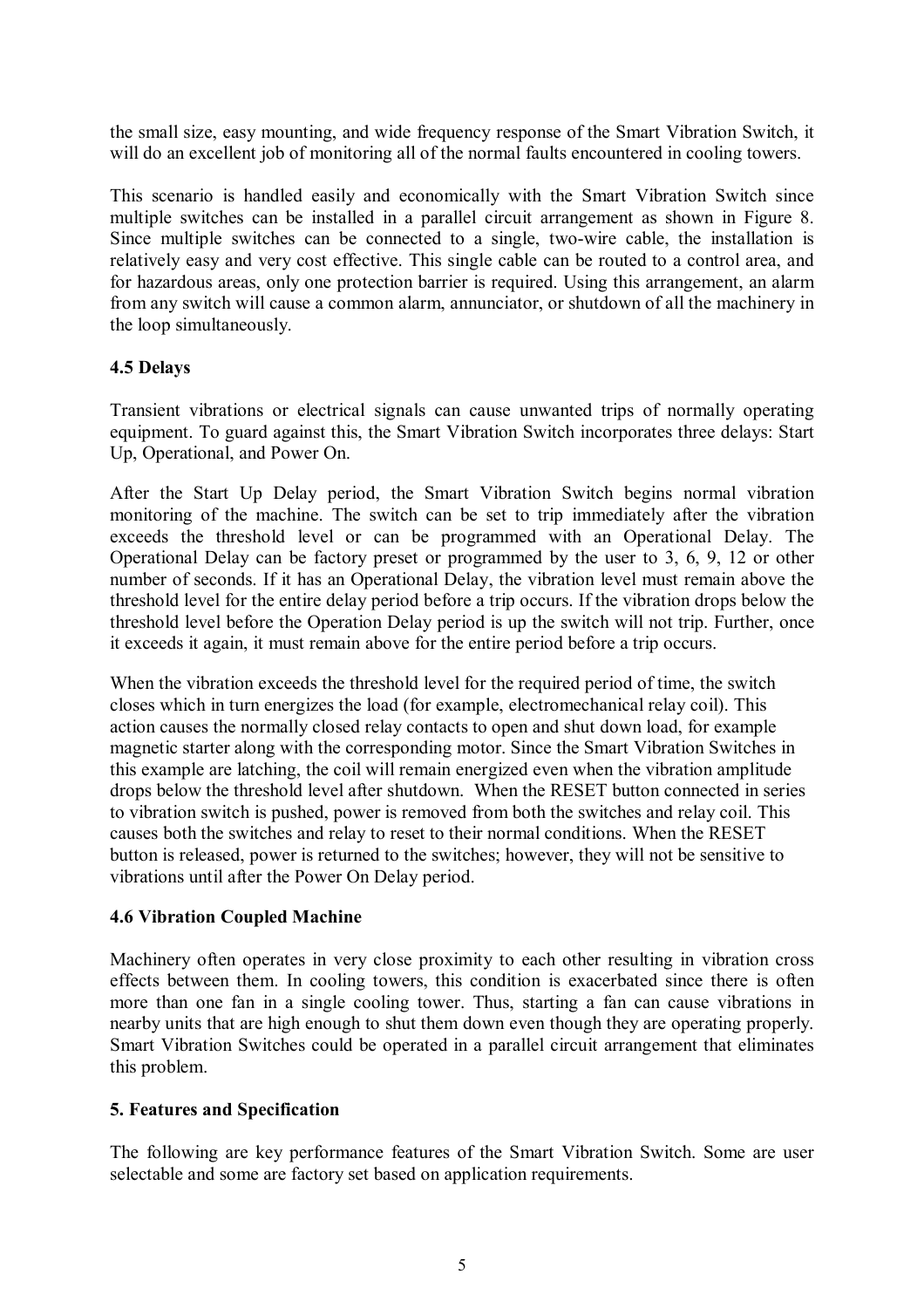# **5.1 Main Features**

- Universal Power: 24 to 240 volts, either DC  $(+/-$  polarity) or AC (50/60 Hz)
- Housing: Stainless Steel, Hermetically Sealed
- Velocity Threshold: selectable  $0.25$  to  $6.0$  ips pk (4.5 to 112 mm/s rms)
- Relay Action: Latching or Non-Latching
- Switch Contacts: Normally Open or Normally Closed
- Operating Delay: selectable  $3, 6, 9$ , and 12 seconds
- Power-On Delay: 20 seconds
- Start Up Delay: 0 or 20 seconds
- Frequency Response:  $180$  to  $60,000$  CPM (3 to  $1000$  Hz)
- **Transverse (cross-axis) Sensitivity:**  $\leq 3\%$

#### **5.2 Optional Features**

- Magnetically Adjustable Vibration Threshold (MAVT<sup>™</sup>)
- User programmable via the 2-pin MIL connector to a PC (requires a special USB programmer)
- Raw Vibration Output: 100 mV/g analog vibration output signal for FFT analysis and diagnostics. This unit will have a 3-pin connector pin and will require 24 VDC power (pending).

#### **6. Conclusion (Switch Comparison)**

Table 1 shows a comparison of how the various types of vibration switches and other monitoring configurations handle the particular requirement for cooling tower monitoring as one of main typical applications. The left column describes the requirements of cooling towers. The regular type is the specific cooling tower requirement. The *italic* type is the Smart Vibration Switch feature that addresses this requirement.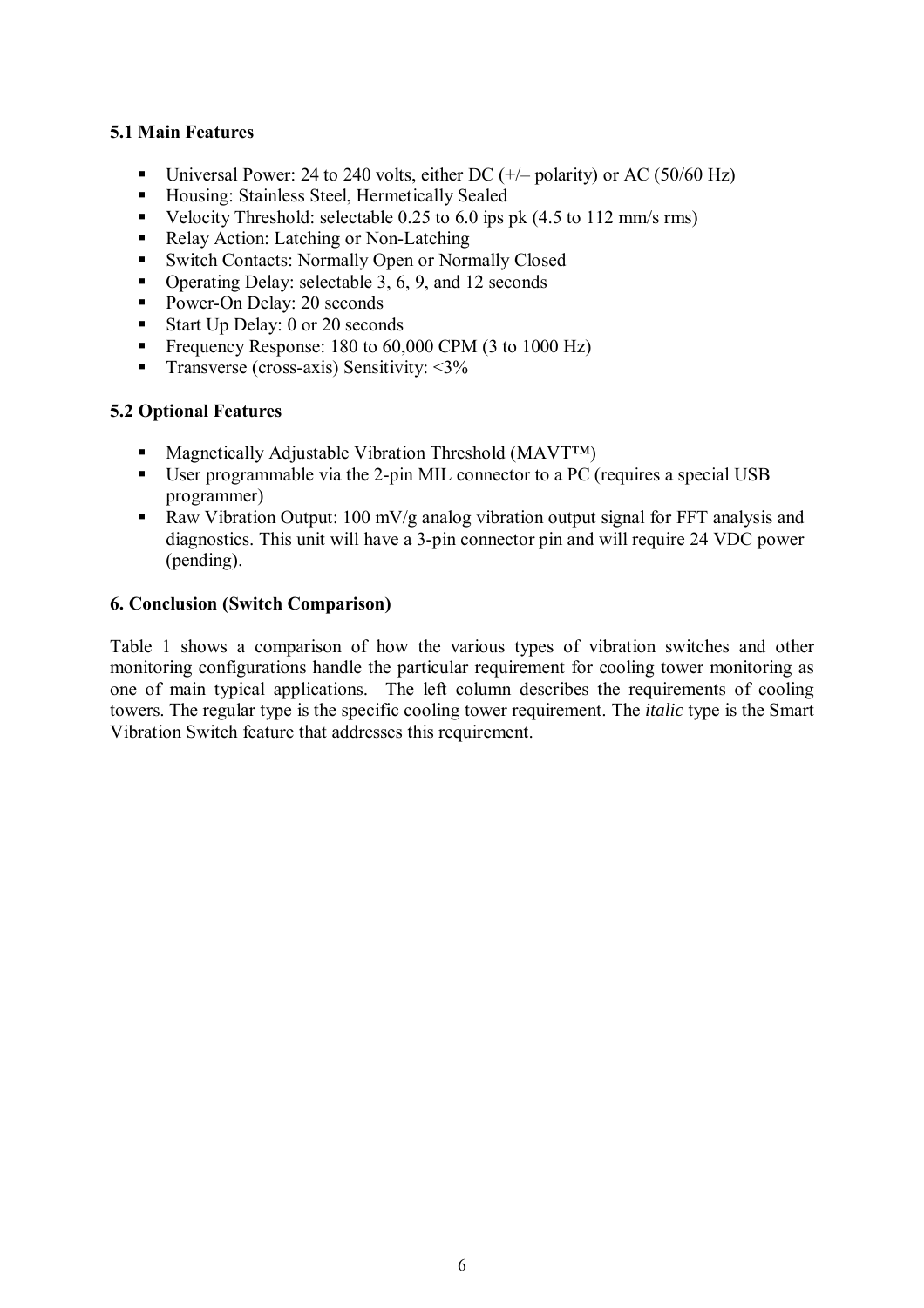Table Key:

- \* Indicates the relative cost of the units, thus \*\* is about twice the cost of \*
- + The unit has this feature
- The unit does not have this feature
- +/- Some units have the feature and some do not

# **Table 1 – Comparison of Vibration Switches to Cooling Tower Requirements**

| Cooling Tower Requirement                                                                                                          | Mechanical<br>Vibration<br>Switch | Electronic<br>Vibration<br>Switch | Smart<br>Vibration<br>Switch<br>(New) | $ICP^{\otimes}$<br>Accelerometer<br>& Transmitter<br>w/Relay | 4-20 mA Output<br>Vibration Sensor<br>& Transmitter<br>w/Relay |
|------------------------------------------------------------------------------------------------------------------------------------|-----------------------------------|-----------------------------------|---------------------------------------|--------------------------------------------------------------|----------------------------------------------------------------|
| $\overline{\text{Cost}}$                                                                                                           | $\ast$                            | ***                               | $**$                                  | ****                                                         | ***                                                            |
| Towers are very flexible causing high<br>short periods of high vibration<br><b>Operating Delay</b>                                 |                                   | $\pm$                             | $\pm$                                 | $\pm$                                                        | $\pm$                                                          |
| Large distance between fan, gear box $\&$<br>motor requires multiple switches<br>Easy parallel or in series hook up                | $\pm$                             |                                   | $\pm$                                 |                                                              |                                                                |
| High vibration during start-up<br>Power On Delay                                                                                   |                                   | $+/-$                             | $\pm$                                 |                                                              |                                                                |
| <b>Start UP Delay</b>                                                                                                              |                                   |                                   | $\pm$                                 |                                                              |                                                                |
| Neighbouring fan start-up effects<br>normally operating fans<br>Parallel switch operation w/EM Relays<br>blocks coupled vibrations |                                   |                                   | $\pm$                                 |                                                              |                                                                |
| Reversing fans in cold climates<br><b>Operating Delay</b>                                                                          |                                   | $\pm$                             | $+$                                   | $\pm$                                                        | $\pm$                                                          |
| Corrosion from bad pH<br>SS housing, Hermetically sealed                                                                           |                                   |                                   | $\pm$                                 | $\pm$                                                        | $\pm$                                                          |
| Water build up in blades<br>High Threshold Level                                                                                   | $\pm$                             |                                   | $\pm$                                 | $\pm$                                                        | $\pm$                                                          |
| Speeds are slow and based on fan<br>diameter<br>Monitor vibration velocity & wide<br>frequency response                            |                                   | $\pm$                             | $+$                                   | $\pm$                                                        | $\pm$                                                          |
| Complex gearbox (1800/120 RPM)<br>with high frequency faults<br>High frequency response of switch and<br>mounting configuration    |                                   |                                   | $+$                                   | $\pm$                                                        | $\pm$                                                          |
| Long distances from the switch to the<br>control room<br>High level signal in the cable allows<br>long cable runs                  |                                   | ┿                                 | ┿                                     |                                                              | $+/-$                                                          |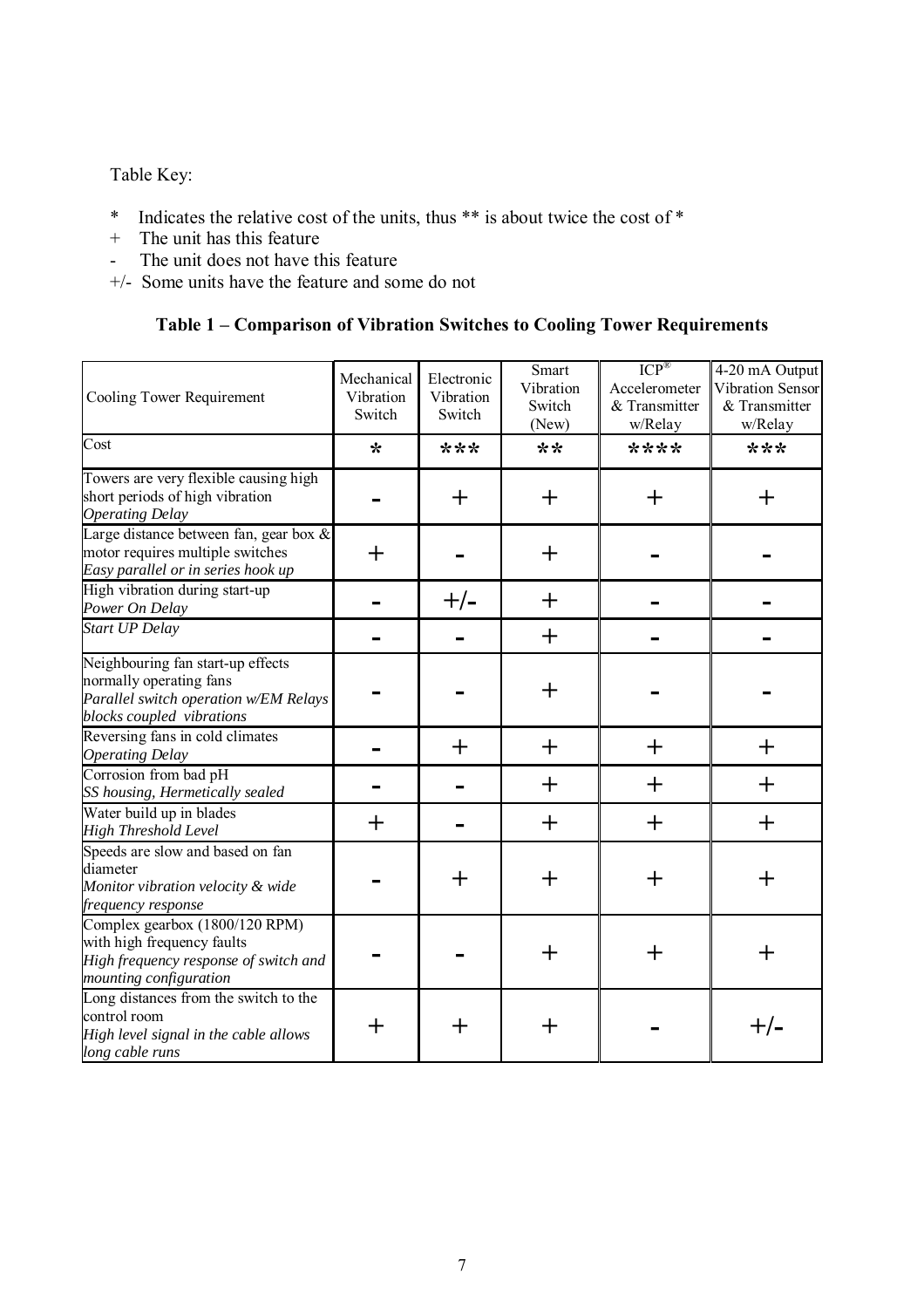

**Figure 1 – Smart Vibration Switch**